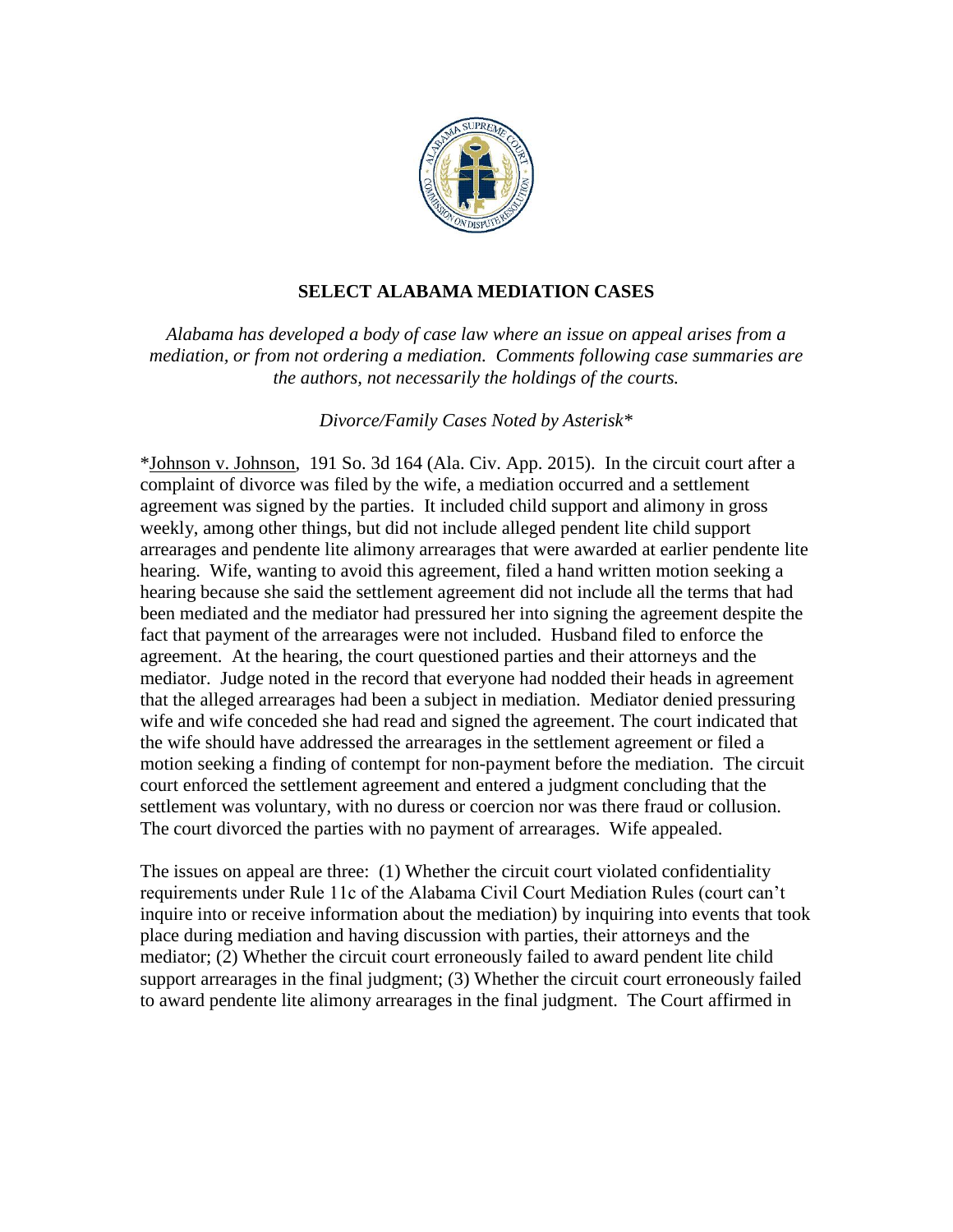part and reversed in part, and sent the case back with instructions for the court to determine and award the pendent child support arrearages.

- (1) The discussion with the parties, attorneys and mediator did not violate confidentiality but was one of the exceptions under  $11(b)(1)$ : "a mediator or a party to mediation may disclose information otherwise prohibited from disclosure under this section when the mediator and the parties to the mediation all agree to the disclosure." The court found that no one objected to the questioning, so there was no violation of confidentiality.
- (2) It is well settled that pendent lite child support becomes a final monetary judgment on the dates they accrued, and are immune from change, the court can't forgive them or set aside arrearages. The circuit court erred by failing to determine the amount of arrearages, and award them.
- (3) Pendente lite alimony is interlocutory and does not become a final judgement on the date it accrues. Held: "If a final judgment is entered while a pendent lite alimony arrearage remains unpaid, the final judgment relieves the payor spouse from paying the pendent lite alimony arrearages, unless payment of the pendent lite alimony arrearages is ordered in the final judgment." The final judgment abrogates a former interlocutory order. The Court overruled various cases and emphasized that the holding is only for pendente lite alimony arrearages, not installments of periodic alimony. Applying this to the case, the court found that the silence of the settlement agreement regarding the pendent lite alimony arrearages could be the basis to conclude that the parties mediated the issue or the wife abandoned her claim to the arrearages. The court was not in error by enforcing the settlement agreement, or by declining to order the payment of the pendent lite arrearages.

Southland Bank and Jimmy Adkinson v. A & A Drywall Supply Company,

21 So. 3d 1196 (Ala. 2009). In its application for rehearing in the Supreme Court of Alabama, A & A Drywall requested that members of the Court recuse themselves from the case and that a special court be appointed to hear the appeal de novo because the court must have been "aware of the confidential facts regarding the parties' appellate mediation." This was their conclusion because in the original opinion, the court, concerned about the lapse of time between the filing of the notice of appeal and the release of an opinion, was motivated to include an explanatory statement that the case was referred to appellate mediation which was ineffective. In overruling the application for rehearing, the Court cites to Rule 8, Ala. R. App. Med. about confidentiality, and says that the court is not prohibited from knowing that a case was sent to mediation because the record will show that the case has been returned to the court from the mediation docket. The Court went on to say that, "no member of this Court had access to any confidential information concerning the mediation, such as who took what position, what settlement offers, if any, were made, or who was responsible for the mediation not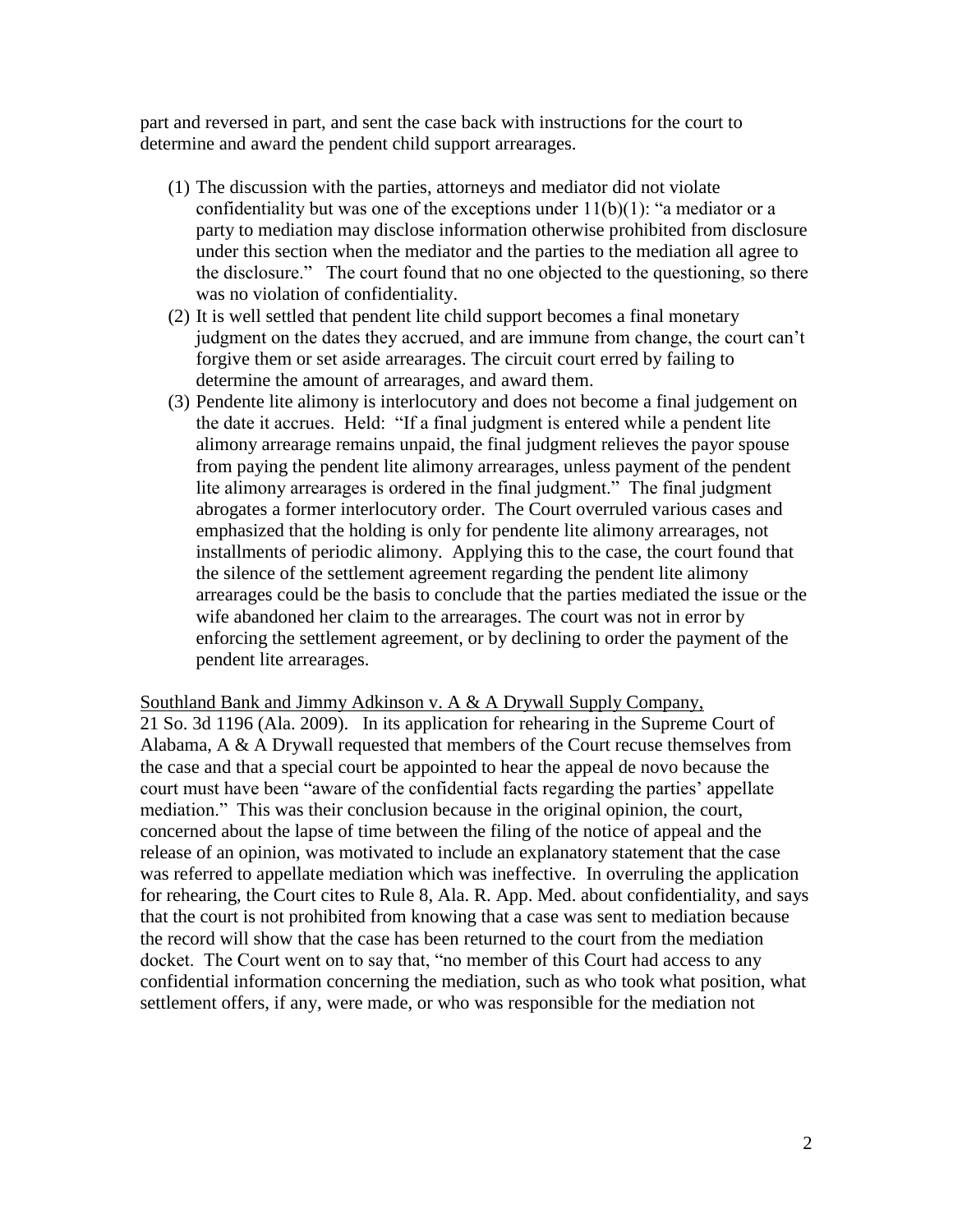resulting in a settlement." The Court also stated the necessity for mediation confidentiality, and that, "members of the Court, as a matter of internal procedure, do not have any access whatsoever to any information regarding the mediation of a particular case other than whether the case was referred to appellate mediation and whether it was subsequently reinstated on the appellate docket." *(My note: The Supreme Court of Alabama has said they do not have access to confidential mediation information. Rule 8, Ala. R. App. Med.)*

## Ex Parte Morgan County Commission, 6 So. 3d 1145 (Ala. 2008)

The Commission, a third-party in a life-insurance beneficiary case, moved for mediation pursuant to 6-6-20 (b) (2), Ala. Code 1975, and the Morgan County Circuit Court denied the motion. The Commission then petitioned the Alabama Supreme Court for a writ of mandamus directing the circuit court to vacate its order denying the Commission's motion for mediation and to enter an order ordering mediation and appointing a mediator. The Supreme Court of Alabama granted the petition and issued the writ. The Court, citing §6-6-20 Ala. Code 1975, and Rule 2 of the Alabama Civil Court Mediation Rules found that the court had exceeded the scope of its discretion because, "Although a trial court has discretion as to whether to stay the proceedings during mediation, the trial court has to order mediation upon request of a party." *(My note: If one party requests mediation the court must order it. §6-6-20 Ala. Code 1975)* 

Working v. Jefferson County Election Commission, 152 So. 3d 1230 (Ala. 2013) In the first appellate effort in this case, the Supreme Court of Alabama found that the election to fill a vacancy on the Commission was invalid, and that Governor's Riley's appointment to fill the vacancy on the Commission was lawful, reversing the trial court. On remand, The Working plaintiffs, as the prevailing parties, requested attorney fees and then requested mediation of attorney fees and expenses. The trial court denied their request for mediation.

At 72 So. 3d 18 (Ala. 2011), the Supreme Court reversed the denial of the request to mediation, and again remanded the case to the trial court, citing the holding of Ex Parte Morgan County Commission, with directions to enter an order ordering mediation of the Working plaintiffs' claim for attorney fees pursuant to §6-6-20(b), Ala. Code 1975. The court reiterated that a trial court is *required* (emphasis by court to this term) to order mediation of a dispute upon the motion of any party. Additionally, JCEC raised the issue of state immunity for the first time on appeal, and the Court said this was an issue for the trial court to look at before ordering mediation pursuant to  $§6-6-20(g)$ . Back below, the trial court looked at the immunity issue with respect to  $§6-6-20$  (g) and denied mediation, finding defendants immune from liability for state-law claims, and not addressing at all the federal law claims.

Now in 2013, the Supreme Court of Alabama affirmed the trial court with respect to immunity and state-law claims, but stated that the trial court, "has not complied with this Court's mandate in Working II. Therefore, we are again compelled to remand this cause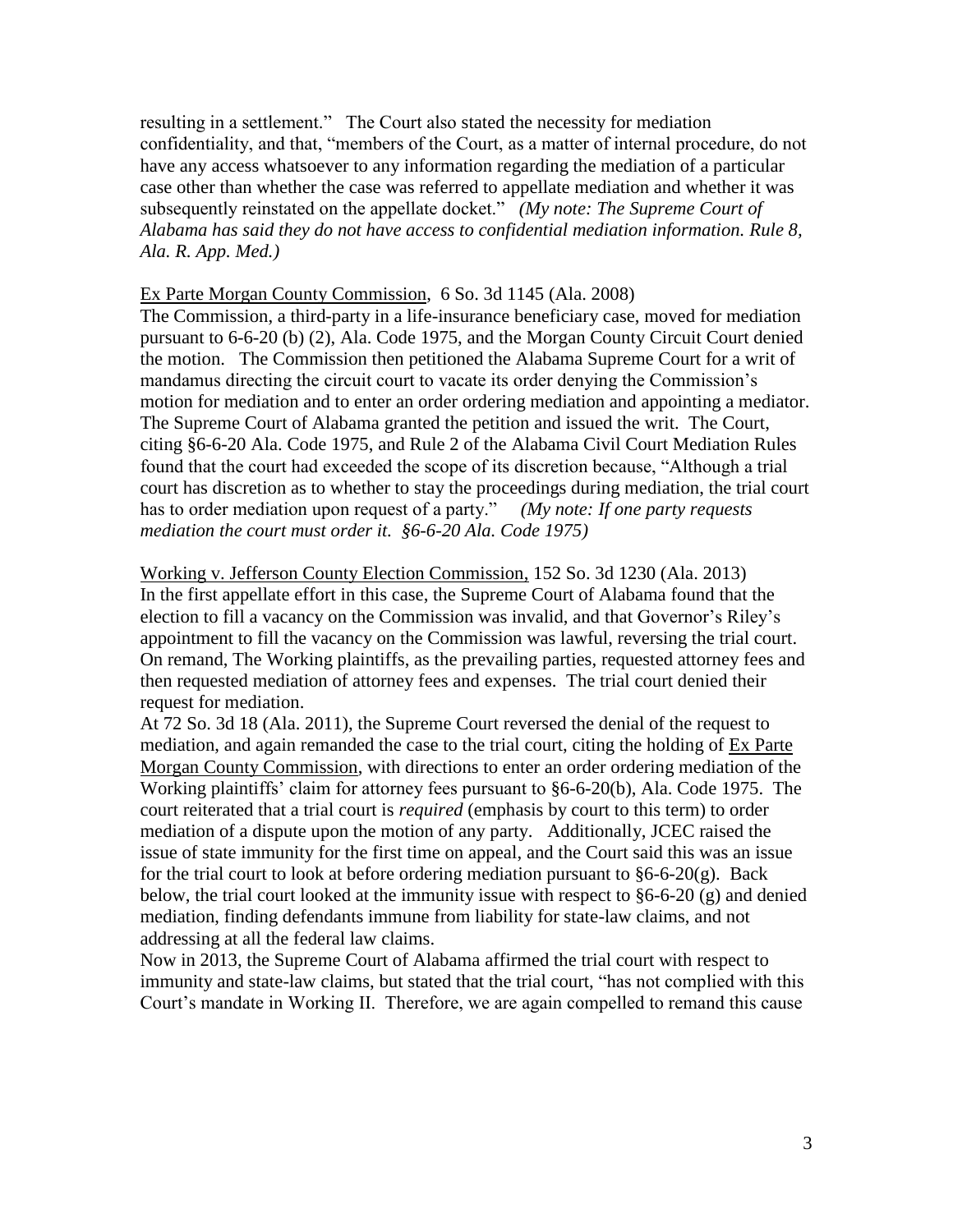with instructions that the trial court enter a new order addressing the Working plaintiffs' federal-law claims in compliance with §6-6-20 and this Court's mandate in Working II." *(My note: If one party requests mediation the court must order it. §6-6-20 Ala. Code 1975; where an issue of immunity is offered as a defense (state or federal) it is to be disposed of before any mediation is conducted. §6-6-20(g)*

## \*K.D.H. v. T.L.H., 3 So.3d 894, (Ala. Civ. App. 2008)

In this case, a husband brought action for divorce and wife counterclaimed, with each party seeking custody of their three children. A guardian ad litem was appointed to represent the three children as well as the mother's infant child with another father. (At the time the husband originally filed his complaint, the mother was pregnant with another man's child.) The parties went to court-ordered mediation, but did not come to agreement. Trial began, and on the third day, parties announced that they had reached a settlement. Counsel read the terms into the record, and parties affirmed the terms were, in fact, their agreement. Guardian ad litem approved terms as well. Parties were ordered to file settlement papers with the court w/in 30 days, and a compliance review hearing was scheduled.

At the compliance review hearing, mother informed the court that she had fired her previous counsel and that she did not agree to the terms of the agreement. She made an oral motion to set aside the settlement and proceed with trial. The court granted the motion and set a trial date. After that, things went down hill. The Elmore County Court awarded the father primary custody, mother had visitation (less than in the agreement of the parties), was to pay child support, to pay attorney fees to father, to pay part of guardian ad litem fees.

The mother moved for a new trial which was denied, and she appealed. At the appellate court the mother argued for custody, for more visitation, for no payment by her of child support, and no payment for guardian or father's attorney, and stated that, "by imposing a total of \$15,340 in fees upon her, the trial court punished her for asking that the settlement agreement be set aside so that she could continue with the trial."

The Court of Civil Appeals left everything below alone except that it found that the trial court exceeded its discretion in ordering the mother to pay father's attorney-fees, and did not award the father attorney fees on appeal. *(My note: The ABA Journal reported on a study, August 11, 2008, which showed that most plaintiffs who reject settlement offers do worse at trial; it also showed that when defendants make such a mistake, their costs are higher.)*

Walton v. Beverly Enterprises-Alabama, Inc., 4 So.3d 537 (Ala. Civ. App. 2008). Walton, the employee, was injured in an automobile accident within the scope of her employment. Ms. Walton sued seeking workers' compensation benefits & tort of outrage for failure to be paid such benefits. After parties went to mediation, Ms. Walton executed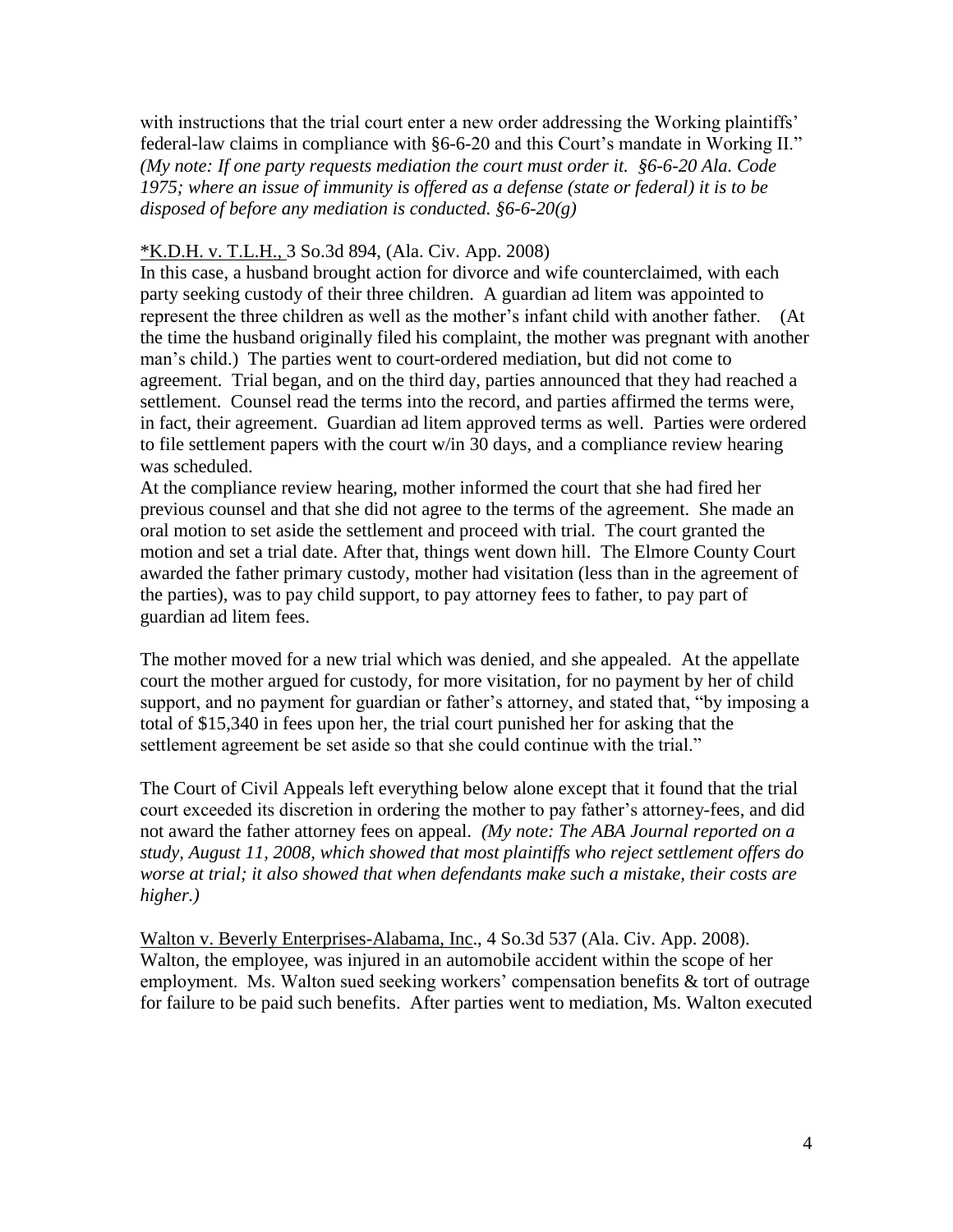a release agreement, then another release agreement to protect her third party suit against the driver of the other car. She released them from, "all claims resulting from or arising out of the alleged incidents forming the basis of the lawsuit...." Subsequently, she brought action against employer asserting among other things, retaliatory discharge as a result of her workers' compensation claims. In her appeal after a summary judgment in favor of Beverly, the employee argued that the two releases, considered together with other documents concerning the mediation of the workers' compensation action, created a latent ambiguity that required the consideration of parol evidence to determine the true intent of the parties in executing the second release. She argued that in signing the second release she did not intend to release the retaliatory-discharge and intentionalinterference claims which arose after the settlement of the workers' compensation action. The second release however, was signed after employer had dismissed Walton from her employment. In affirming the summary judgment, the court held that the second release agreement between employer and former employee was supported by valid consideration so as to be enforceable, and parole evidence was not admissible to determine whether release agreements were intended to include employee's tort claims. *(My note: Advocates and parties need to watch out for language in releases. A mediator may want to suggest parties bring release provisions that they may want to use; parties should always draft releases and read any release closely.)*

#### James v. City of Russellville, 57 So. 3d 111 (Ala. Civ. App. 2010).

Contractor of a subdivision brought action against the City for breach of mediated agreement and promissory fraud. Contractor alleged that the City induced the contractor to enter into a mediated agreement then breached the agreement by failing to pave certain subdivision streets at a width of 20 feet. City had agreed to pave streets in the residential subdivision, "in accordance with normal city standards," and paved to a width of 18 feet. Appellant thought it should be 20 feet. The City won its motion for summary judgment below, and James appealed. James stated in his affidavit, that based upon his belief about subdivision street width for manufactured homes, he did not bargain for twenty foot streets because he thought that was a given. As a result, he did not extract any express statement from the City that it would pave the streets in his subdivision to a width of 20 feet. The Court affirmed the lower court's summary judgment. *(My note: Don't assume anything in a mediated agreement. If standards are involved, define them.)*

\*Hull v. Hull, 41 So. 3d 815 (Ala. Civ. App. 2010) This is the  $3<sup>rd</sup>$  time the parties have been before this court. (The case began in 2003 when husband was 73, and now he is 80.) In this third round, the wife filed to find husband in contempt for failing to comply with the mediation agreement that parties had signed at appellate mediation during the second time they were before the court (along with a few more issues). The court affirmed the trial court's contempt finding. Of course they looked at the mediation agreement to check compliance. *(My note: Even in appellate mediation parties sometimes do not comply with the mediated agreement.)*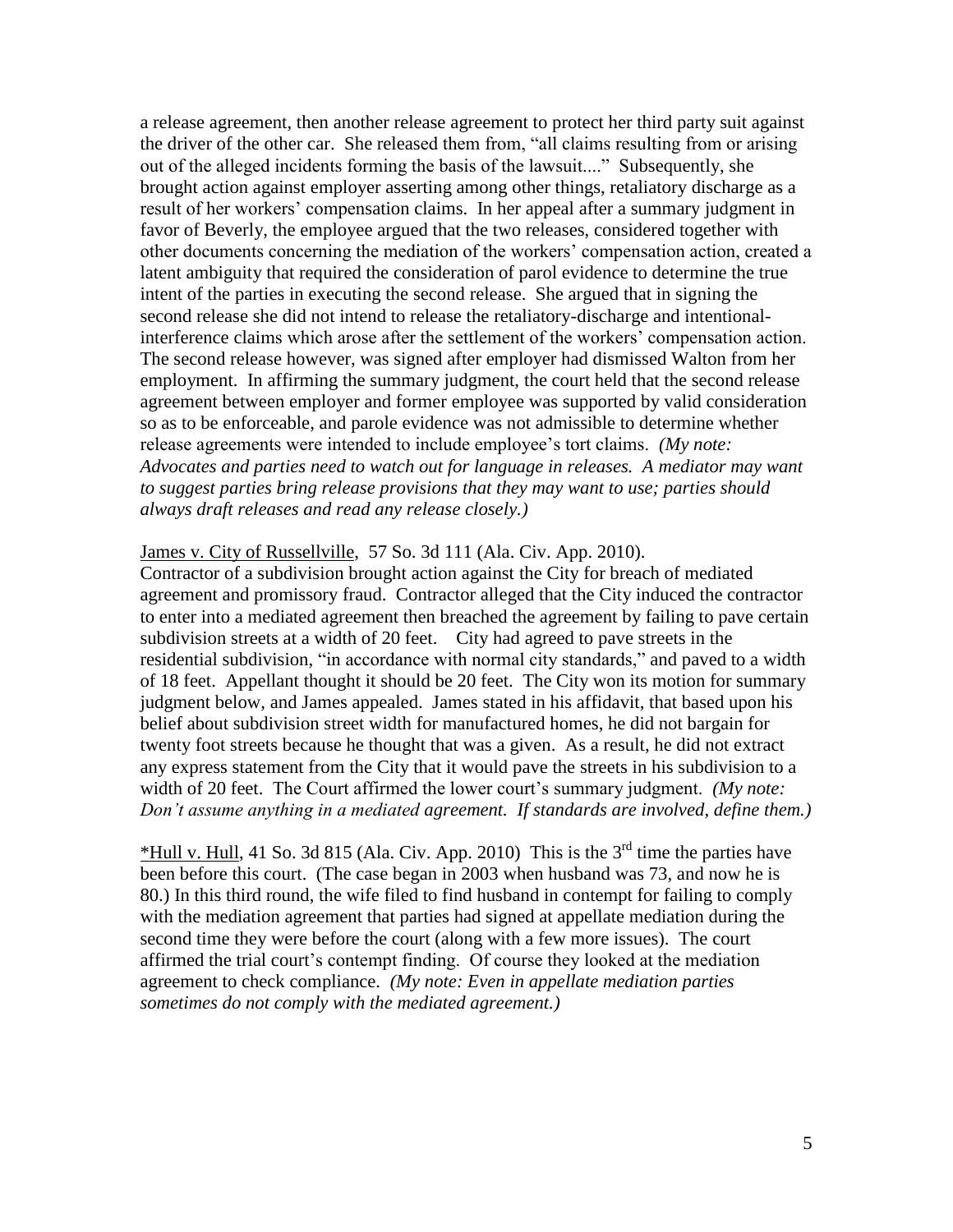## \*S.A.N. v. S.E.N., 995 So. 2d 175, (Ala. Civ. App. 2008)

Parties settled the case in mediation by agreeing they would submit a stipulation of facts to the trial court for its ruling on the sole issue of whether a section of the AL Code prohibits the father (a sex offender, not with his children, but with the wife's minor sister) from visiting with his children. Parties stipulated that the father had not sexually abused or committed a crime against the parties' children. Parties also agreed on a visitation plan to be implemented if the court found that the father was permitted visitation. The lower court found the father would be able to have visitation and awarded him visitation according to the schedule outlined in the mediation agreement. Mother appealed. The court of appeals found that a trial court was required to conduct a hearing to determine that such visitation is in the best interests of the child. The Court is not bound by the agreement of the parties, and it will only be given effect to the extent that it is in the best interests of the child. The case was remanded so the trial court could conduct a hearing for the purpose of establishing a visitation plan that serves the best interest of the children. (*My note: Visitation plans are subject to the court finding, after a hearing, that they are in the best interest of the child.).*

# Berry v. H.M. Michael, Inc., 993 So. 2d 1 (Ala. Civ. App. 2008)

Parties mediated the case under the workers' comp mediation "Ombuds Program" (worker was bitten by a dog in the line of duty). Worker then moved to set aside the settlement agreement on grounds of fraud and newly discovered evidence, and the trial court denied the employees motion. Actually, the employee did not even attempt to prove that the employer or its agent had made any misrepresentation of material fact that had induced her to agree to the settlement. The Appellate court found both grounds without merit, holding that the employee failed to meet burden of proof in moving to set aside the agreement on fraud grounds, and the employee's allegation that she did not learn her injury was "chronic" in nature until a post-settlement examination did not support setting the agreement on basis of newly discovered evidence. The Court said that the movant must satisfy the trial court that the other party made some representation of material fact that reasonably induced the movant to enter into the mediated settlement agreement. (My note: *The party seeking to set aside a settlement agreement has the burden of proof.)*

Board of Trustees of the University of Alabama v. American Resources Insurance Company, Inc., 5 So. 3d 521 (Ala. 2008) In Etowah County, a mediated settlement agreement between estate of car passenger who died after being treated at defendant hospitals following car accident, the tortfeasor, and others, in underlying tort suit, impaired the hospitals' respective statutory hospital liens for all reasonable charges the hospitals incurred. At time of settlement all parties were aware of the hospitals' liens which had been perfected within allotted time. *(My note: Don't ignore liens if you are drafting a settlement agreement. )*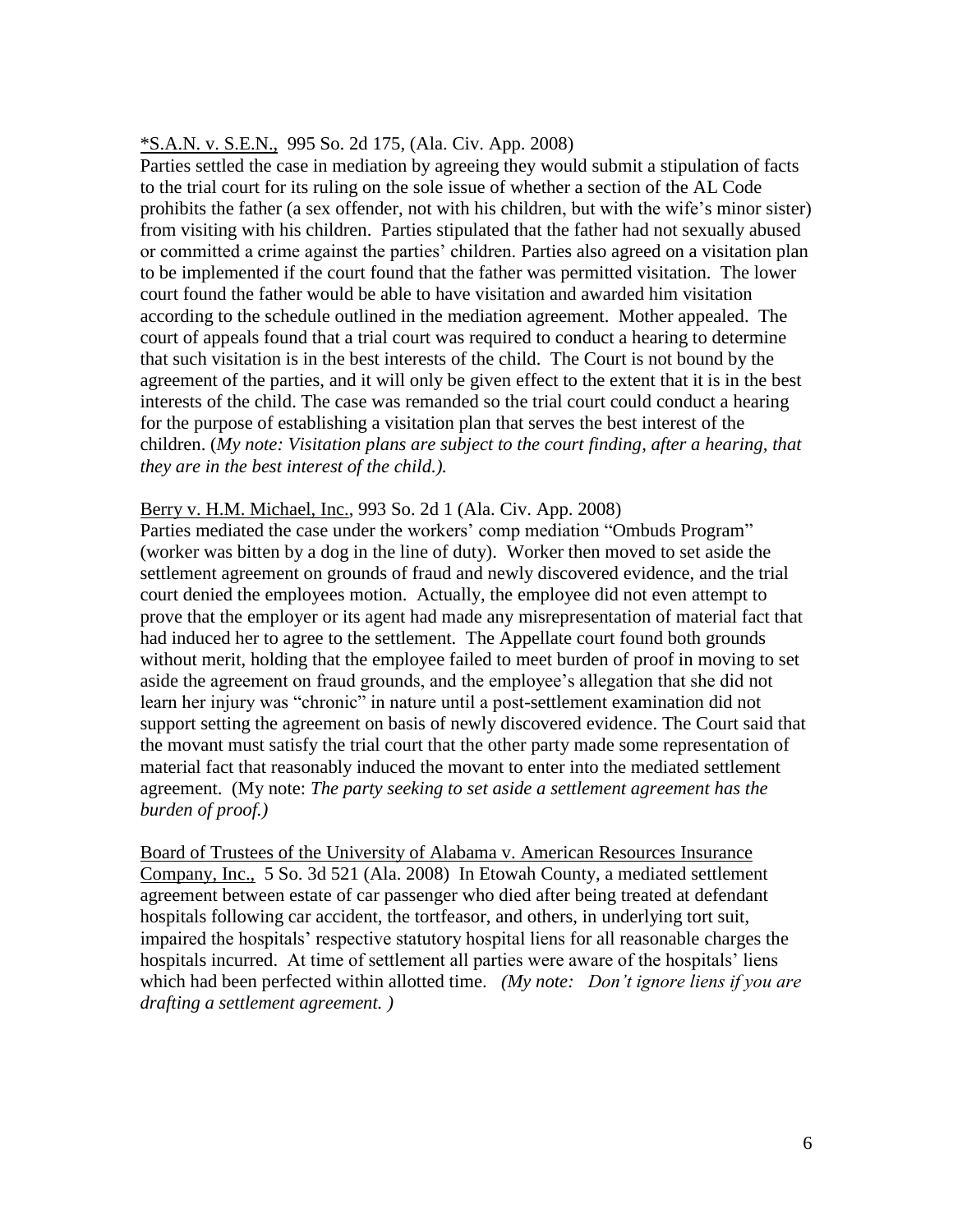#### \*Daniels v. Daniels, 4 So. 3d 497 (Ala. Civ. App. 2007)

The father filed a motion to set aside a mediated agreement and a motion to continue the final hearing alleging that he had not been physically or mentally well on the day of the mediation. Parties had been ordered to mediation by the Court, and entered into a settlement agreement whereby wife would have primary physical custody of the child, husband would receive supervised visitation, and pay child support. The trial court denied the father's motion. Appeals court affirmed. Father presented no evidence at the ore tenus proceeding about his mental health in support of his motion to set aside the mediated agreement. The trial court did not exceed its discretion. *(My note: Selfdetermination is an important part of mediation. Is the party able to participate in mediation in a meaningful way? The validity of a mediated agreement may be attacked later, on the same grounds as any contract: fraud, duress, unconscionability, the absence of bargaining ability.)*

### \*McNeill v. McNeill, 981 So. 2d 1158 (Ala. Civ. App. 2007)

In a post divorce action commenced by the mother, the court ordered parties to resolve the disputes through mediation. Father appealed this order to the Court of Civil Appeals. The Court held that the order directing parties to attempt to resolve their disputes through mediation is not a final appealable judgment that can be appealed because it did not completely adjudicate all matters in controversy between the parties. The Court dismissed the appeal because it lacked jurisdiction. *(My note: If parties are ordered to go to mediation, this is not an order that can be appealed.)*

## Billy Barnes Enterprises v. Williams, 982 So. 2d 494 (Ala. 2007)

The defendant filed a motion to set aside a mediated agreement. Before signing the agreement, the defendant took every measure to ensure that plaintiff had produced all discovery documents upon which to base his settlement decision. In reality, plaintiff did not comply with the court's discovery orders. However, defendant believed the plaintiff's representation that no recorded statement existed regarding the personal injury action. This recorded statement would have helped defendant in mediation negotiations. Plaintiff actually possessed the recording, but did not turn it over in discovery. After defendant discovered this, he appealed the judgment of the trial court enforcing the settlement agreement. The Supreme Court of Alabama reversed, holding that the defendant was entitled to rescind the agreement procured by fraud. It noted that a settlement agreement is as binding as any other contract and that a settlement agreement may be reopened for reasons of fraud, accident or mistake. *(My note: This case sets forth the 4 elements necessary to establish that a mediated agreement is procured by fraud: a false representation, of a material existing fact, that the party relied on, and the party was damaged as a proximate result of the reliance.)*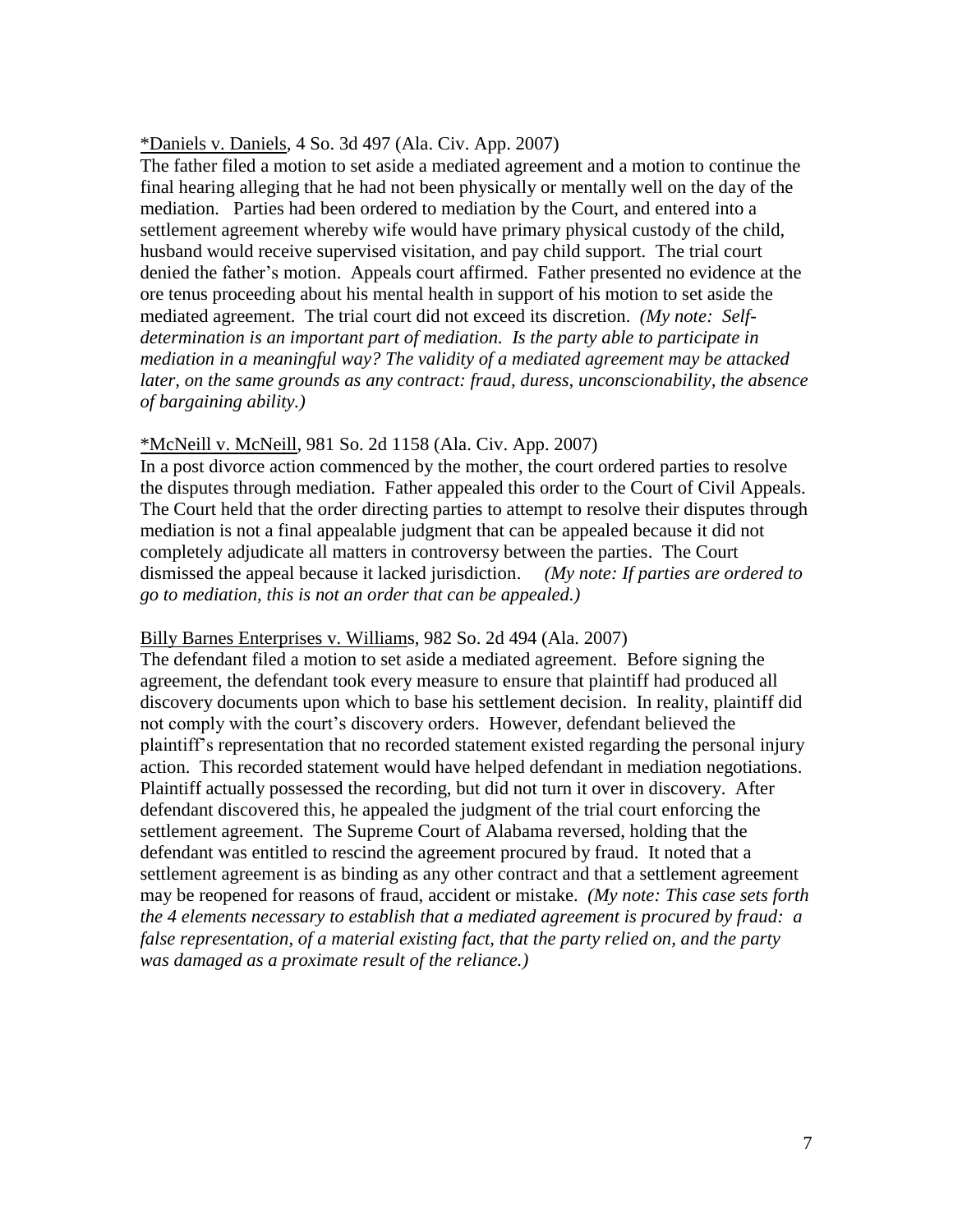Cincinnati Insurance Companies v. Barber Insulation, Inc., 946 So. 2d 441 (Ala. 2006). Settlements at trial level are governed by Ala. Code 1975, 34-3-21, "An attorney has authority to bind his client in any action or proceeding by any agreement in relation to such case, made in writing, or by an entry to be made on the minutes of the court." The parties disputed whether their attorneys actually reached a settlement in mediation, but the technical requirements never occurred because the mediated agreement was not made in writing nor made on the minutes of the trial court. *(My note: Attorneys who negotiate for clients put it in writing or read it into the court record.)*

Alabama Department of Transportation v. Land Energy, Ltd., 886 So. 2d 787 (Ala. 2004). Land Energy (LE) brought an inverse condemnation action against ADOT. After mediation was unsuccessful, the case went to a jury trial. Tables were introduced that ADOT said were prepared by its witness, Dr. McCarl, solely for use in the mediation between it and the mineral rights owner, LE. The trial court was not convinced. There was a jury verdict for LE, and the court denied ADOT'S motion for judgment as a matter of law. ADOT appealed, and one of the issues on appeal was that tables prepared for mediation were wrongfully admitted into evidence at trial contravening Rule 11, Confidentiality of the Civil Court Mediation Rules. It appears from the court record below that ADOT brought the tables to mediation to facilitate a compromise and settlement of the case through mediation. From LE's side, counsel said he had an outstanding request for production of documents and that counsel for ADOT never said the documents were the subject of mediation. According to counsel for LE they were given to him at the conclusion of the mediation. During trial there was an objection and sidebar about the admission of the charts, and a discussion of the same with objection the next morning. It appears the court's main concern was that it did not want Dr. McCarl to testify as to the mediation proceedings. During the trial Dr. McCarl had begun to state in the presence of the jury that he had prepared one of the tables for mediation, but counsel for ADOT cut him off with an objection before he could answer. When he attempted to broach the subject again, the trial judge cut him off, advising, "Your attorney, he's spoken." The Supreme Court could not find that the lower court had exceeded its discretion in the decision to admit the charts given the exclusion of Dr. McCarl's attempt to speak to the issue. *(My note: Documents prepared for use in mediation should be stamped with language that shows they were prepared for mediation and are confidential under Rule 11(a) and (a)5.)*

\*Mackey v. Mackey, 799 So. 2d 203 (Al. Civ. App. 2001) Upon ex-wife's motion for mediation (re increasing child support), mediation was mandatory. *(My note: If one party requests mediation, mediation is mandatory.)*

\*Littlepage v. Littlepage, 796 So. 2d 298 (Ala. 2001) After a divorce, former wife submitted seven credit card bills to the husband for payment. He refused to pay all of them because some were not stipulated in the mediated agreement incorporated into the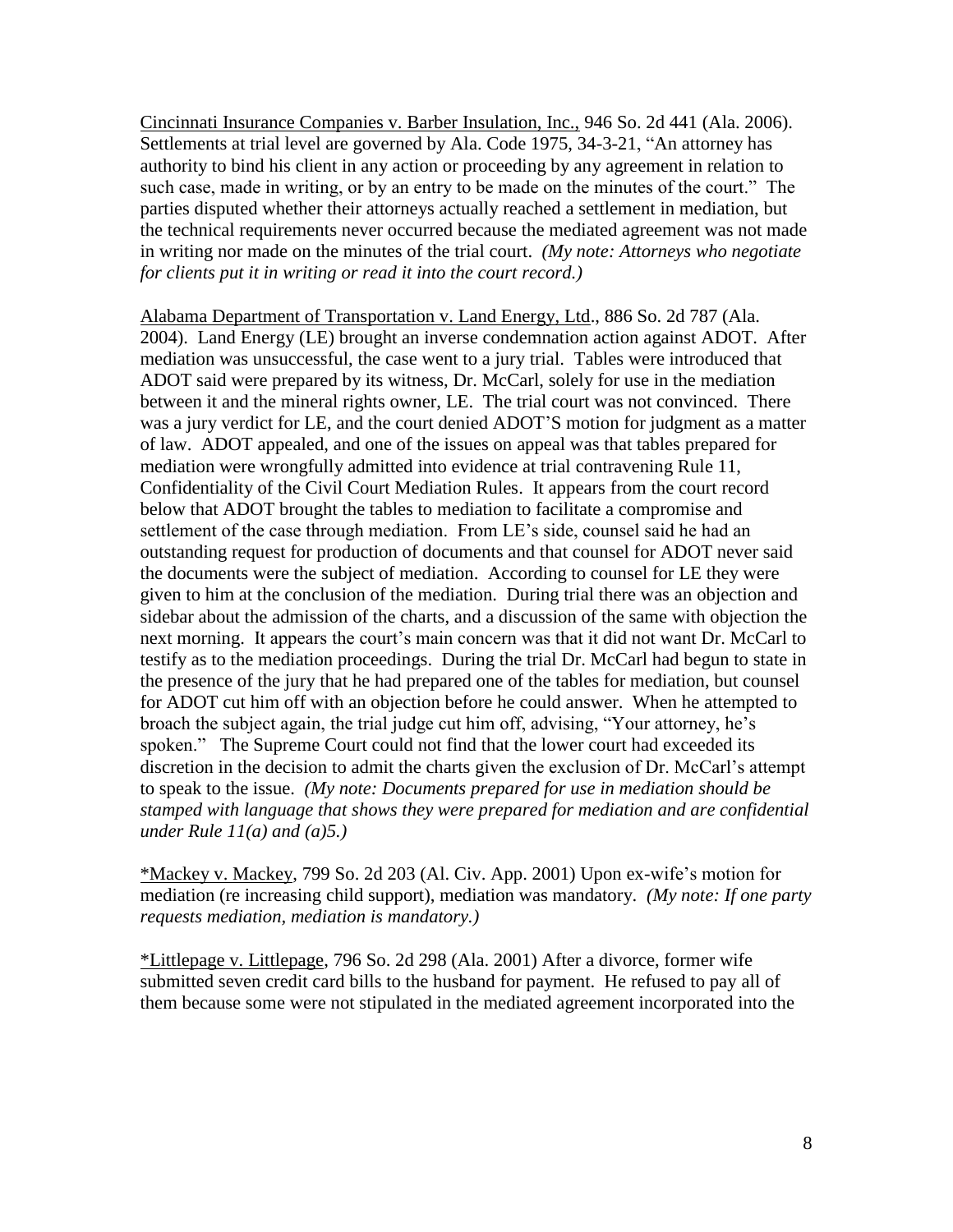divorce (two Visa accounts were stipulated to be paid in the agreement, the wife's and a joint account, along with a Discover, a McRaes and a Gayfers card, but not five Visa accounts). The wife filed a rule nisi, alleging that the husband did not pay. Mediator was called to testify. He was not on the Alabama State Court Mediator Roster, nor was he trained. He testified (not using Rule 11 to avoid testifying). His testimony pretty much corroborated what the husband's attorney had presented, but the trial court ordered the husband to pay anyway, an additional \$14,399.78. He appealed. The Court of Civil Appeals affirmed, but the Supreme Court reversed. "A court cannot modify property provisions in divorce judgments except to correct clerical errors, after 30 days from the final judgment." Hamilton v. Hamilton, 647 So. 2d 756, 759 (Ala. Civ. App. 1987). The Court continued that a property settlement incorporated into a divorce decree is final and not modifiable, except where fraud or duress. The Court also pointed out that there was no ambiguity in the agreement, because the wife's Visa was singular, and the other Visa was a joint account. *(My note: Parties need to make sure they include everything in the agreement, specifically and clearly, or the agreement may show up back in court)*

Cain v. Saunders, 813 So. 2d 891(Ala. Civ. App. 2001) Guarantor, Saunders, filed motion to have mediated agreement enforced and trial court entered judgment incorporating terms of parties' agreement. Debtor appealed, alleging that the settlement agreement should be set aside on the ground of mutual mistake. The Court of Civil Appeals held that the settlement agreement was unambiguous and that parol evidence was not admissible to alter the terms of the agreement. The dissents (by Yates and Murdock) make the case that this was mutual mistake of fact as to the underlying value of the assets to be transferred and that parol evidence should have been allowed. They cite Section 8-1-40, Ala. Code 1975, "specific performance cannot be enforced against a party to a contract…[i]f his assent was given under the influence of mistake, misapprehension or surprise." Additionally, the dissent by Murdock looks at Rule 11 and states that the Rules, "were not intended to prevent the injured party from proving such fraud or mistake." *(My note: Looks like using mediation testimony to prove fraud or mutual mistake may be allowed under Rule 11.)*

Harlan Home Builders v. Hayslip -- Was On Appeal from the Circuit Court of Tuscaloosa County CV-2008-900045 to the Alabama Supreme Court. A summary of what happened in the lower court:

Parties in this case went to pre-litigation mediation with their dispute. A handwritten purported "agreement" emerged from the mediation, but the parties' dispute continued. So, the plaintiffs below, and now appellants, Harlan Home Builders (and Chris Dobbs, Teresa Dobbs, and Dobbs Reality, LLC) filed for breach of fiduciary duty, interference with business relationship, breach of contract and more. Defendants below, and appellees, Chris Hayslip (and the Townes of North River Development Co.), argued that the claims were barred by the mediation agreement, or that alternatively they were required to be submitted back to the mediator as now an arbitrator. Hayslip also filed a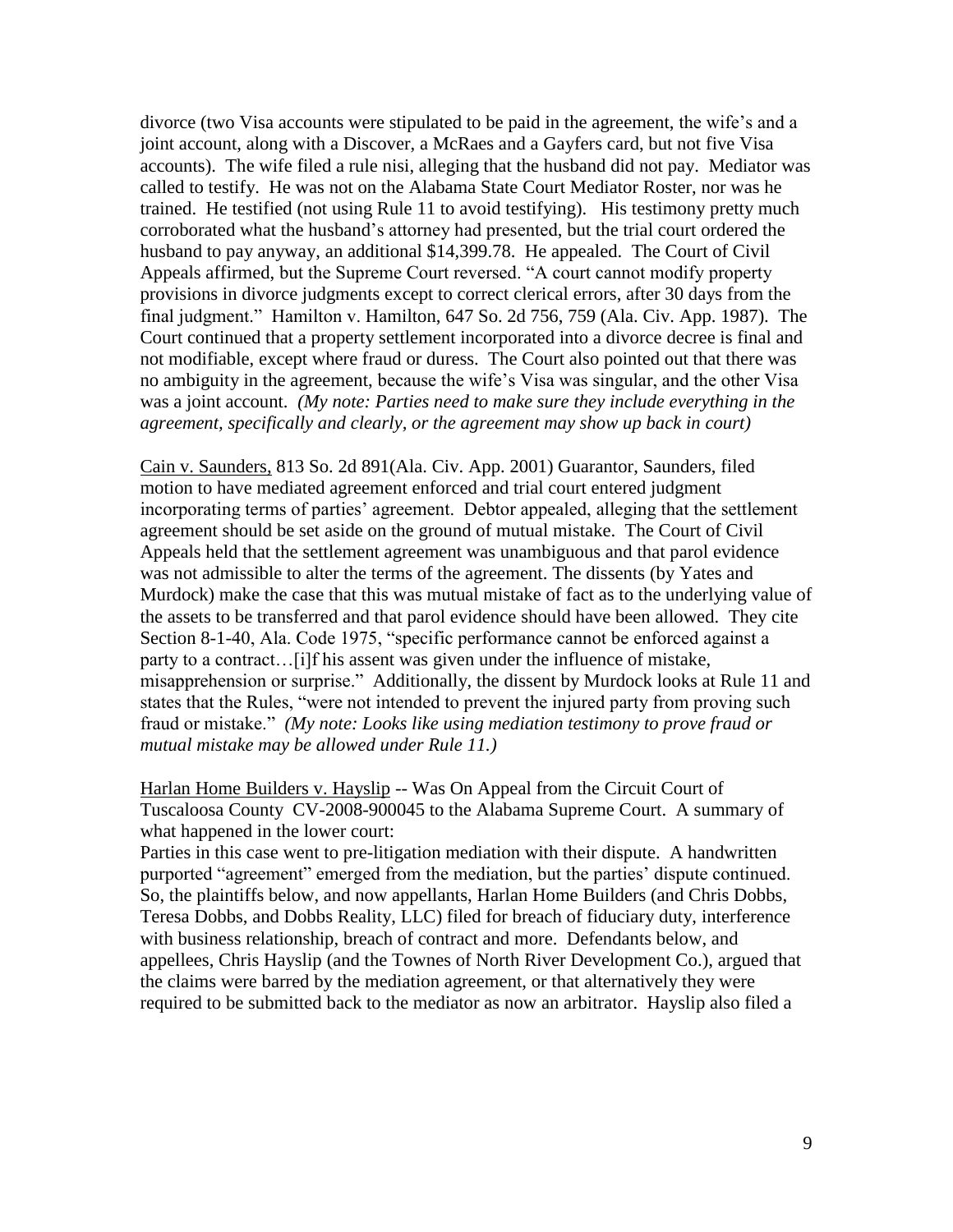counterclaim in which he asserted plaintiff had breached the mediation agreement and he was entitled to damages, and specific performance.

Harlan Home Builders then filed for summary judgment arguing that the mediation agreement should be ignored, rescinded or reformed because it was induced by fraud or mistake which occurred during the mediation, and other reasons. Purportedly, during the mediation, Hayslip misrepresented the value of the project as being in excess of \$14,500,000 when in fact the value was substantially less. This induced Harlan Home Builders to sign the mediated agreement. Hayslip denies any misrepresentation of a third-party's appraisal report.

The Tuscaloosa Court ordered post hearing briefs regarding the admissibility of fraud and/or mistake occurring in mediation. Appellants, Harlan Home Builders argued that evidence of fraud or mistake that occurred in mediation is and should be admissible to vitiate a mediated agreement just like any other settlement agreement. Appellee, Hayslip, argued that Rule 11 of the Alabama Civil Court Mediation Rules operates as an absolute bar to admission of such evidence.

The lower court ruled that Rule 11c prevented the court from considering any evidence of alleged fraudulent misrepresentations allegedly made by defendants/appellees during mediation. The court dismissed the fraud claims based upon alleged misrepresentations made during mediation. It then, at Harlan Home Builder's request, entered a final judgment pursuant to Ala. R. Civ. P. 54(b), and the case went up on appeal. The Supreme Court of Alabama sent the parties to appellate mediation, to have another go of it! It did not settle, and a summary of the opinion follows.

Harlan Home Builders, Inc. v. Hayslip , 58 So. 3d 102 (Ala. 2010) The Court found that the trial court erred in certifying as a final judgment its order of dismissal of Harlan Home Builders' fraud claim stemming from the mediation because the Hayslip counterclaim was "so closely intertwined (with the Harlan Home Builders fraud claim) that separate adjudication would pose an unreasonable risk of inconsistent results." The Court said that Harlan Home Builders' fraud claim was a defense to specific performance of the mediation agreement. Thus, both claims have to hang in the lower court until resolved. Then one party may appeal. Meanwhile, this appeal was dismissed as being from a non-final judgment.

*(My note: Fraud is a defense to specific performance of a mediated agreement.)*

\*Faellaci v. Faellaci, 98 So. 3d 521 (Ala. Civ. App. 2012) This post-divorce child support case had been to mediation, and the husband had attached the agreement to his motion to enforce the mediation agreement. After post judgment motions, wife appealed. Ct. of Civil Appeals dismissed the appeal. Circuit Court declined to award interest in husband's child support arrearage. Wife appealed. One of the issues was whether the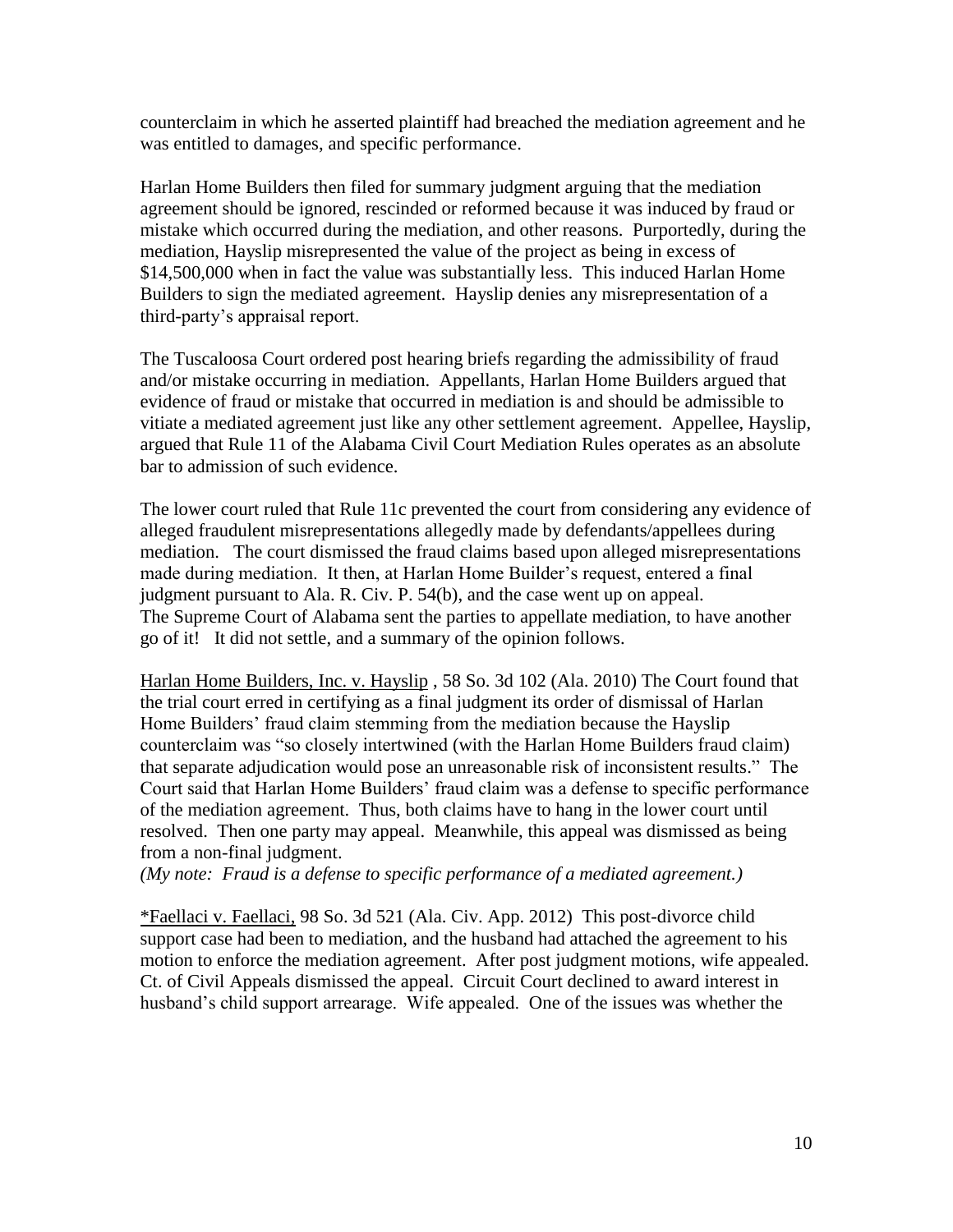trial court considered inadmissible evidence relating to a mediation agreement when rendering its judgment of child support. The wife argued that the child support award must be reversed because the record shows that the trial court considered the parties' mediation agreement in determining the husband's child support obligation. The agreement said \$4000 and the trial court set the support at that amount. As part of their decision, the Court determined that to the extent that the trial court relied on the parties' mediation agreement to determine husband's child support obligations, that was in error- but harmless. Court cited Rule 11(c) of the Alabama Civil Court Mediation Rules that a court cannot inquire into nor receive information about the positions of the parties taken in mediation. *(My note: I am still trying to understand the court on this one because the court did not receive information from the mediation, just a copy of the final agreement, a contract that was not confidential but part of the record. Only discussions, documents, etc. in and part of the mediation are confidential, not the final agreement, unless parties make the agreement confidential.)* 

Purdue v. Green, 127 So. 3d 343 (Ala. 2012) This case deals with the Alabama Prepaid Affordable College Tuition Plan. Buyers and beneficiaries of the PACT program contracts brought a class action against the PACT Board asserting contract and Section 1983 claims, and seeking declaratory judgment. The Board counterclaimed for declaratory relief. Parties went to mediation, negotiated an agreement, and the Circuit Court of Montgomery County approved the proposed class action settlement agreement after a fairness hearing which was attended by the objectors. However, the objectors appealed, stating the settlement agreement impermissibly contravened Act No. 2010-725, specifically the part that explicitly forbid the PACT board from violating the contractual relationship existing between a PACT contract holder and the PACT board. The appeals were consolidated. The Supreme Court of Alabama reversed the circuit court, holding that the mediated settlement agreement contravened the plain language of the statute which placed certain limits on the PACT board's authority to craft solutions that would violate the contractual rights provided to the contract holders. *(My Note: I think this is the first case in Alabama where it was alleged that a mediated agreement violated the law.)* 

Purdue v. Green, 127 So. 3d 343 (Ala. 2012) On application for rehearing. Soon after the release of the Supreme Court's decision, above, the legislature enacted Act No. 2012- 198 repealing the section of the act that caused the problem in the settlement agreement, above. The PACT board applied for this rehearing since the statutory language that impeded the agreement had been removed. It requested that the new law be applied retroactively. The Alabama Supreme Court remanded the case to the trial court for a determination as to the constitutionality of the retroactive application of the act—an issue that the Court said should be first addressed by the trial court.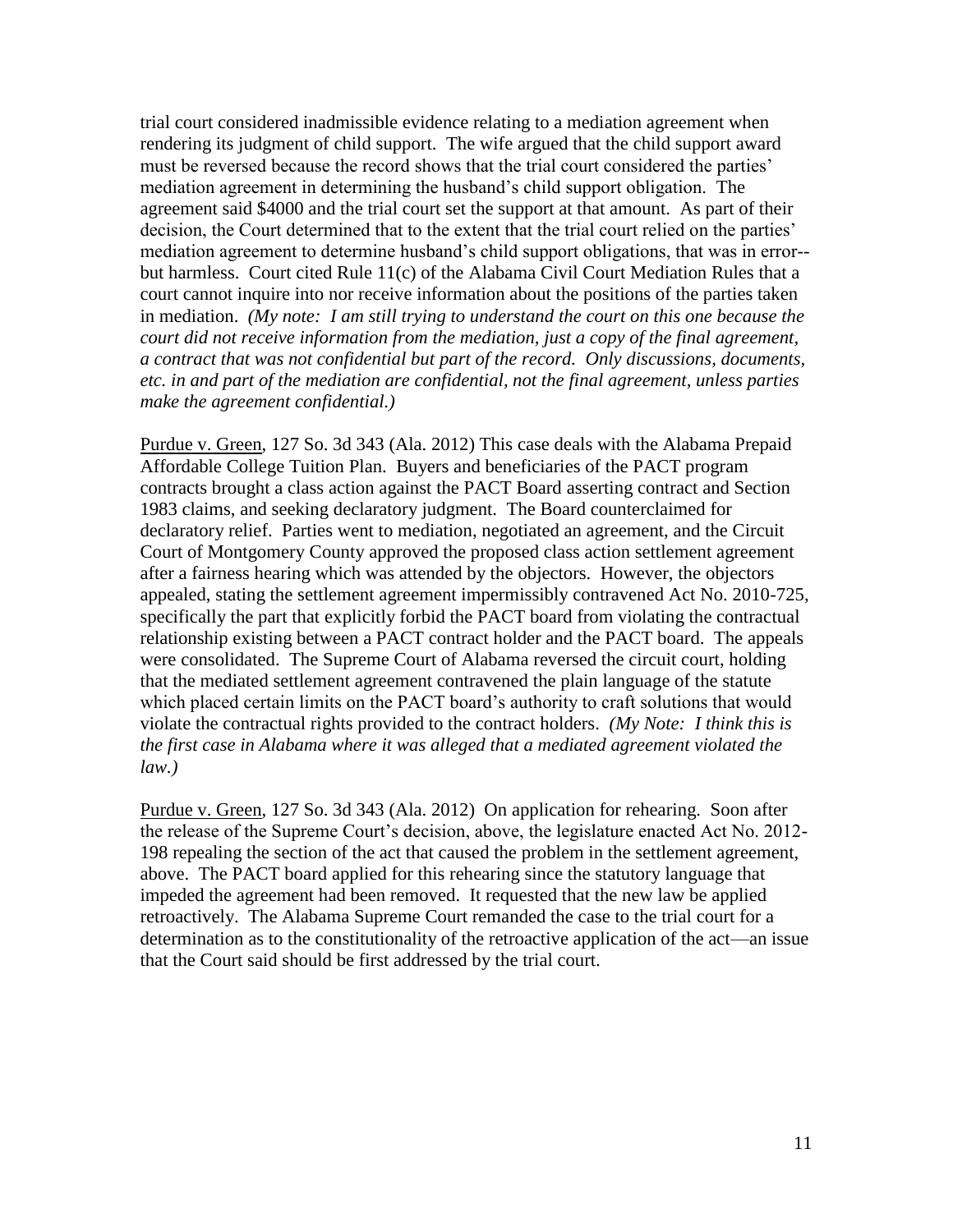Green v. Ivy, Circuit Court of Montgomery County, Alabama. CV-2010-900013.00 "This matter is before the Court for a return to remand from the Alabama Supreme Court. The mandate to this Court requires, 'a determination as to the constitutionality of retroactive application of Act No. 2012-198 under the facts of the case.'" The Court, after oral argument, found and ordered as follows: "1. That Objectors Perdue, Motlow, and Sears have failed to present this Court with any factual or legal basis to support a finding that Act 2012-198 impaired any vested rights. 2. That the retroactive repeal of portions of Act 2010-725 (specifically the provision embodied in the Alabama Code, 1975, as Section 16-33C-19) by Act No. 2012-198 is not unconstitutional. 3. That all changes effectuated by Act 2012-198 are hereby declared valid and effective. 4. That all other motions or requests made to or of this Court are hereby denied. 5. That the Clerk of this Court shall forthwith transmit a copy of this Order to the Clerk of the Supreme Court of Alabama as a return to remand."

Perdue v. Green, 127 So. 3d 343 (Ala. 2012). Buyers and beneficiaries of the Prepaid Affordable College Tuition (PACT) program appealed the Montgomery County Circuit Court decision that the retroactivity provision in the amended PACT statute was constitutional. On return to remand, the Supreme Court affirmed the lower court and held that: The legislature's repeal of provision in the statutes creating PACT program, which repeal allowed PACT board to negotiate class action settlement, retroactively applied to class action; that the class action settlement was reasonable; that settlement notice was sufficient; and that the settlement agreement was not overly broad.

\*Leverett v. Leverett, 123 So. 3d 962 (Ala. Civ. App. 2013) Parties went to mediation to negotiate terms of a divorce. The court adopted the mediated agreement. Later, former wife filed a motion to alter, amend or vacate the divorce judgment, seeking a legal separation, rather than a divorce, so that she could retain health insurance through former husband's military benefits. The wife (who is currently disabled) alleged that after the entry of judgment the husband had notified the provider of the divorce and her healthcare benefits were terminated contrary to the mediated agreement. The husband responded to the motion that he had made arrangements for wife to contact the appropriate military agency, and that he had attempted to contact her to communicate that she would have to cooperate with the agency, but the wife failed to take steps to continue her benefits. The husband was being deployed so he filed a motion for the court to proceed to rule on the wife's motion in his absence. In that motion the husband averred that wife was ineligible for benefits because the length of their marriage failed to meet Defense Department requirements. He also attached exhibits showing that the military office had tried to contact her, and that they were unsuccessful. At a hearing on the motion the lower court changed the decree to a legal separation, and said it did so to accomplish the original intent of the parties to have medical for the wife. The husband appealed. The Court of Civil Appeals found that the parties did not enter into mediation for a separation, but for divorce, and had filed for divorce. The trial court therefore lacked a legal basis on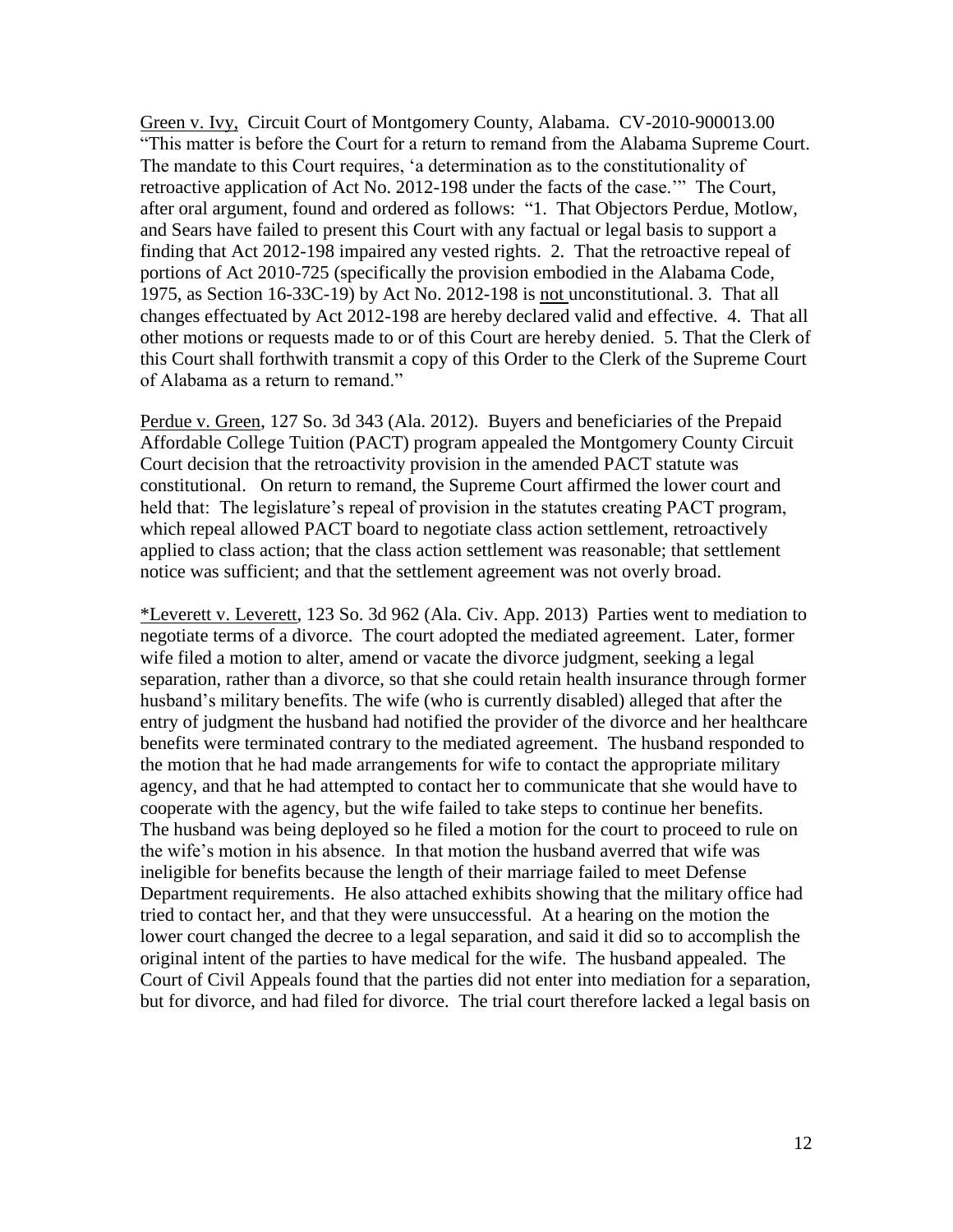which to justify its alteration of divorce judgment to grant a legal separation absent a complaint from either party seeking a legal separation. The Court acknowledged the trial courts broad discretion with respect to post judgment matters but said that it did not, "extend to rewriting the parties' mediated agreement to craft relief that neither party properly requested in a complaint...." The trial court, upon finding that something was unavailable, could have vacated the prior judgment to allow parties to remediate, set the matter for trial, or fashion other appropriate relief. *(My Note: We should all think about the possibility that a remedy agreed upon in mediation might become unavailable.)*

Williams v. Jackson, 122 So. 3d 205 (Ala. Civ. App. 2013) Siblings of the deceased brought an action against their nephew, who was the son of the deceased and administrator of his mother's estate. Parties had come to a settlement in mediation, and then siblings accused him of breaching the mediated agreement with respect to distribution of personal property. The nephew/son had designated on the inventory those items that had belonged to his mother during her lifetime and now belonged to him a sole heir and removed them from the house. Siblings alleged that everything in the house should have stayed with the house. The lower court entered a judgment in favor of the nephew/son. The Court of Civil Appeals held that evidence was sufficient to support finding that nephew did not breach mediation agreement. Even if some items had been purchased for his mother by family members, those items were gifts. There were no receipts to show that the items belonged to any of the siblings.

## SSC Montgomery Cedar Crest v. Bolding, 130 So. 3d 1194 (Ala. 2013)

A nursing home resident by his attorney in fact daughter, Linda Boling, brought a medical malpractice action against the nursing home. The Court denied the nursing home's motion to compel arbitration. The nursing home appealed. The Supreme Court affirmed. The nursing home's dispute resolution agreement (DRA) required mediation and binding arbitration. It was signed by Michelle, one of the daughters of the admitee, who was with him when he was admitted, but did not have power of attorney. Normally, an arbitration agreement that binds the nursing home resident also binds the resident's representative. But in this case, the patient was mentally incompetent at the time he was admitted. An incompetent is unable to empower an agent. Therefore, the patient was not bound, daughter signing was not bound, and Linda Boling was not bound by the DRA. The Court said that while daughter Linda Bolding as holder of a durable power of attorney granted by her father may have been able to bind him to an arbitration agreement if she had been with him and signed, Michelle who signed as family member or next friend while her father was incompetent, could not. The fact that daughter Michelle, who may have purported to be the resident's legal representative when she signed the DRA, was insufficient basis upon which to apply the doctrine of apparent authority to render the DRA binding on the resident*. (My note: An incompetent cannot empower an agent to sign a valid med/arb agreement binding the incompetent and representative. But if the person who signs has power of attorney…)*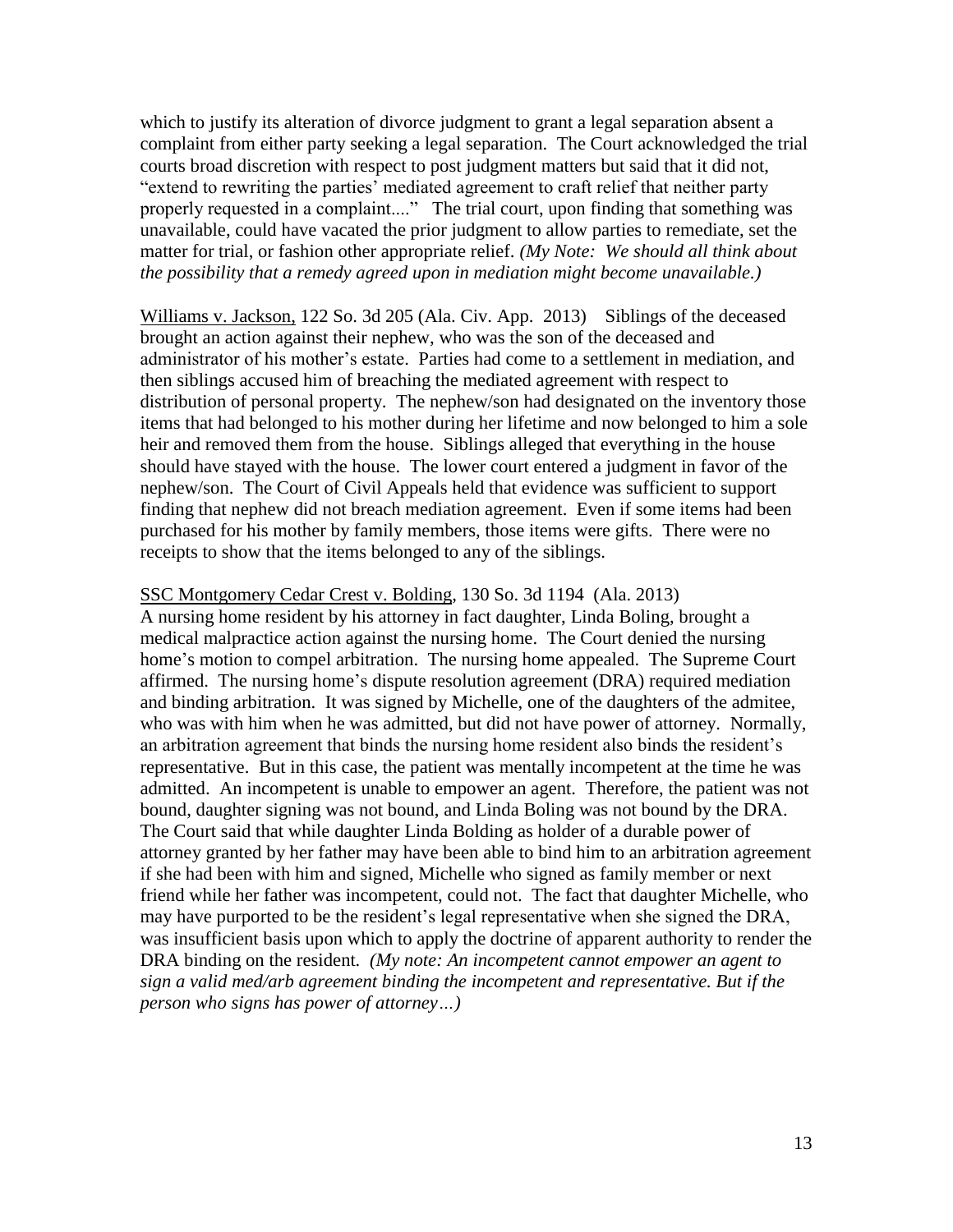Waddell v. Colbert County-Northwest Alabama Healthcare Authority, 97 So. 3d 178 (Ala. Civ. App. 2012) A hospital visitor sued the hospital when he was injured in an elevator accident. He requested mediation after several years (32 months) of litigation, at the time the trial court set the hospital's summary-judgment motion for a hearing. After the hospital won its motion for summary judgment, the visitor appealed, because he said the court never ruled on his motion for mediation in violation of §6-6-20 Ala. Code 1975. The appellate court in its review said that for 7 months Waddell chose to defend against the hospital's motion for summary judgment without mentioning the issue of mediation. The court said that Waddell had abandoned his right to mediation in favor of defending against the hospital's motion, and would not be heard to argue on appeal that the trial court erred in denying his request for mandatory mediation sub silentio. It appeared to the court to be an attempt to buy more time to respond to that motion. *(My note: You can abandon your request for mediation under §6-6-20 by how you proceed during the run up to trial.)*

\*Ex parte Sheila Stone Schoen. Petition for writ of mandamus 2120920 (In re: Kasandra Larrivee, f/k/a Kasandra Tolbert v. Nicholas Tolbert) (Baldwin Circuit Court: DR-11-900031.02)

September 5, 2013: The Alabama Court of Civil Appeals granted the mandamus petition of the mediator, directed the trial court to grant the mediator's motion to quash subpoenas and motion for protective order, thus prohibiting the parties from seeking to compel testimony from the mediator regarding any aspect of the mediation.

In the lower court, plaintiff wife had sought to set aside the mediated agreement. She was self-represented at time of mediation, and she later asserted that the mediator gave legal advice and coerced her to enter the agreement under duress. The Circuit Court of Baldwin County found the issue to be whether or not a mediator can be compelled to testify in a hearing, when the testimony being sought does not involve the substance of the case or negotiations of the parties, but the alleged improper conduct of the mediator. It found that this type of testimony of the mediator is not protected by Rule 11 or falls within an exception. In fact, Rule 11 exceptions include (3)(iii): to the extent necessary if a party to the mediation files a claim or complaint against a mediator or mediation program alleging professional misconduct by the mediator arising from the mediation. *(My note: The Alabama Court of Civil Appeals order prohibits parties from seeking to compel testimony from the mediator regarding any aspect of the mediation.)*

Dollar Tree Stores, Inc. v. Ates, 160 So. 3d 296 (Ala. Civ. App. 2014) Plaintiff, Ates, filed in the Mobile Circuit Court for workers' compensation benefits which were denied by employer Dollar Tree. The Court ordered parties to mediation. Employer was to have insurance representative there in person, but knew before the mediation that the individual would not be able to come. The employer had someone on the phone with settlement authority, but did not seek permission from the court to do so. There was no